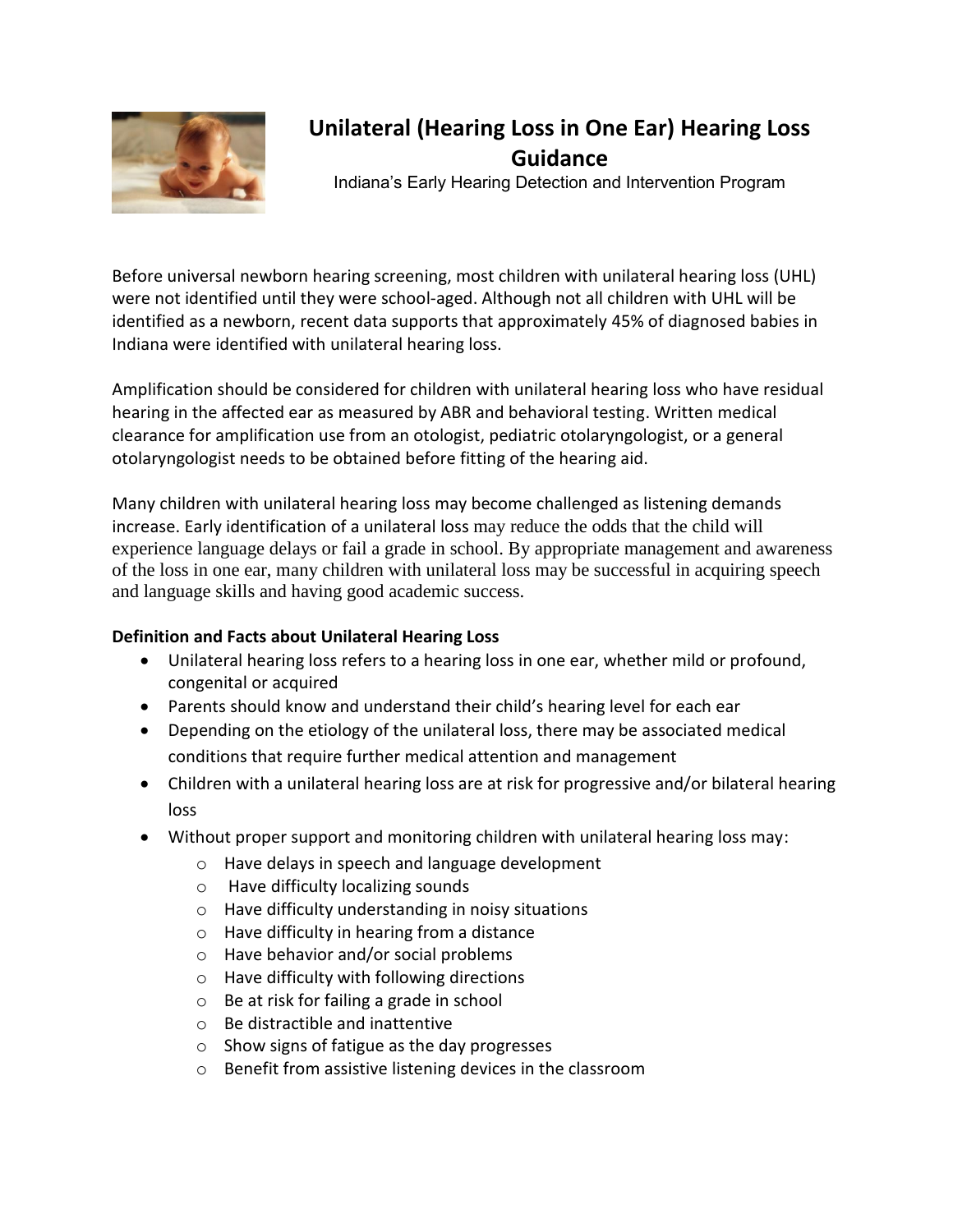- Types of Evaluations for Children with UHL
	- $\circ$  Hearing (Audiology) tests should be conducted routinely to monitor for any changes in either ear
	- o Ear, Nose and Throat (ENT) examination to rule out other medical issues and obtain medical clearance if a hearing aid is indicated
	- o Vision tests should be conducted to determine the status of the child's vision. However eye and vision disorders that affect both vision and hearing are more often seen in children with bilateral hearing loss.
	- $\circ$  Genetics consultation for children with permanent hearing loss should be offered to families to help determine the cause of the loss and to check the child for other medical problems
	- $\circ$  Speech and Language consultation should be completed to evaluate and monitor the child's speech and language development
	- $\circ$  Intervention should be considered at any time if the child is having difficulty in listening. Early intervention for children younger than 3 years of age is available through First Steps. For children older than 3 years of age, the local school district should be contacted for intervention services.
	- o Multi-disciplinary assessment should be considered if difficulties persist
	- $\circ$  If the child with unilateral loss is not making progress, parents should return to the Primary Care Provider for evaluation of other possible underlying issues.

## **Recommended Guidelines**

Children with a unilateral hearing loss should receive:

- o Routine audiologic evaluations at three to six-month intervals to monitor for progressive or delayed-onset hearing loss (less often as they get older)
- o Ear specific behavioral testing should be obtained as soon as possible
- o Prompt medical management of middle ear disorders
- $\circ$  Functional auditory measures to track on-going auditory abilities of the child with UHL (parental questionnaires, LittlEARS, PEACH, Auditory Developmental Scale, SIFTER)
- $\circ$  Speech and language assessments to monitor development (at  $\sim$  12 months of age and then at least annually)
- o Referral to early intervention services for developmental evaluation
- o Noise protection counseling to protect the "good ear"

## **Candidacy for Amplification**

- $\circ$  Candidacy should be addressed with the family on a case by case basis
	- Waiting to fit until after a child is 6-12 months of age allows the audiologist to obtain potentially more information via Visual Reinforcement Audiometry (VRA). Other factors to consider are:
		- Younger children are considered candidates for amplification only when ear and frequency-specific threshold information is available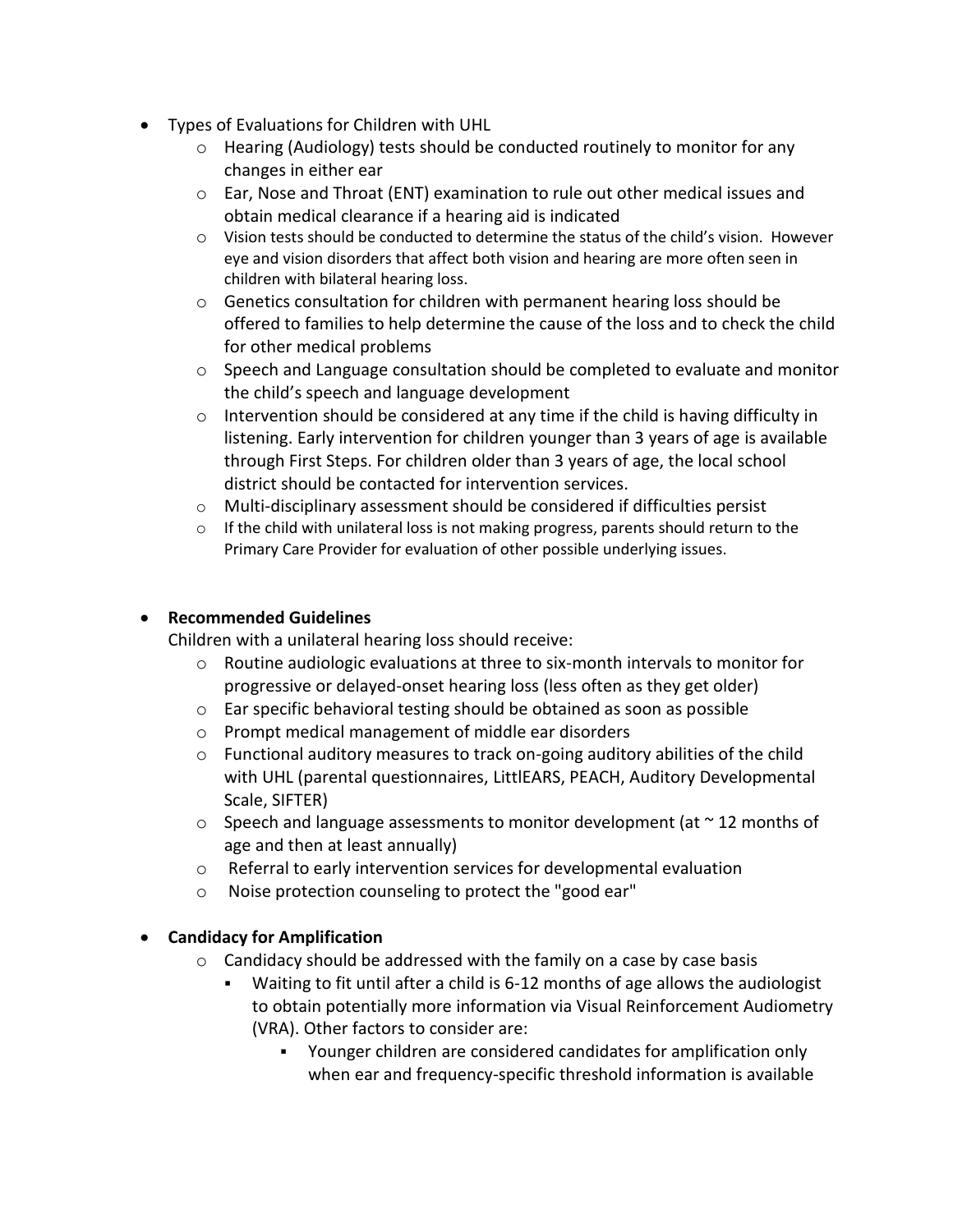- Before 6 months, the proximity of parent to infant allows for a greater signal-to-noise (S/N) ratio
- After 6 months, when a baby is sitting and crawling, that the S/N ratio may become less optimal
- Allows time to evaluate middle ear status and possibly treat middle ear pathology
- $\circ$  In general, amplification should be considered for children 6-12 months of age or older with mild to moderately severe (25 to 65 dB HL) sensory or permanent conductive hearing loss in one ear
- $\circ$  FM systems should be considered for all children with UHL including those with severe to profound hearing loss or poor word recognition abilities
- $\circ$  Bone conduction and CROS (contra-lateral routing of signal) systems are not standard recommendations, but may be considered on a case-by-case basis if deemed appropriate.

## **Technology**

- $\circ$  Conventional Hearing Aid- Limited studies have been completed regarding the efficacy of amplification on children with unilateral hearing loss. The use of a hearing aid in the ear with residual hearing to the moderate-severe range has met with some success.
	- Usually recommended if there is some usable hearing ( 25-65dB Not typically recommended for severe or profound loss)
	- **Typically will be a behind-the-ear type of hearing aid**
- o Frequency Modulating System (FM)
	- Allows speech to be heard at a level that is louder than the background noise
	- Speaker (i.e. teacher) wears a microphone and the child has a receiver (headset, desk speaker, receiver coupled to or integrated into their hearing aid if he/she is using one.)
	- **FM** systems should be considered for all children with UHL including those with severe to profound hearing loss or poor word recognition abilities.
	- Benefits have been well documented in studies with school aged children
	- Children may benefit from a classroom sound field system. Many children (from 3-8<sup>th</sup> grade) prefer a sound field FM system as it lessens the attention on them. In almost all cases, teachers and students like having Soundfield FM in the classroom as it lessens strain on everyone in the room.
- o Bone Conduction Amplification (including Osseointegrated Auditory Device (Bone anchored hearing aids – BAHA, Oticon Ponto))
	- **Primarily used for children with conductive loss**
	- Children with bilateral atresia may benefit greatly
	- Children with unilateral atresia may benefit, but parents should be counseled regarding the limitations and lack of good studies documenting outcomes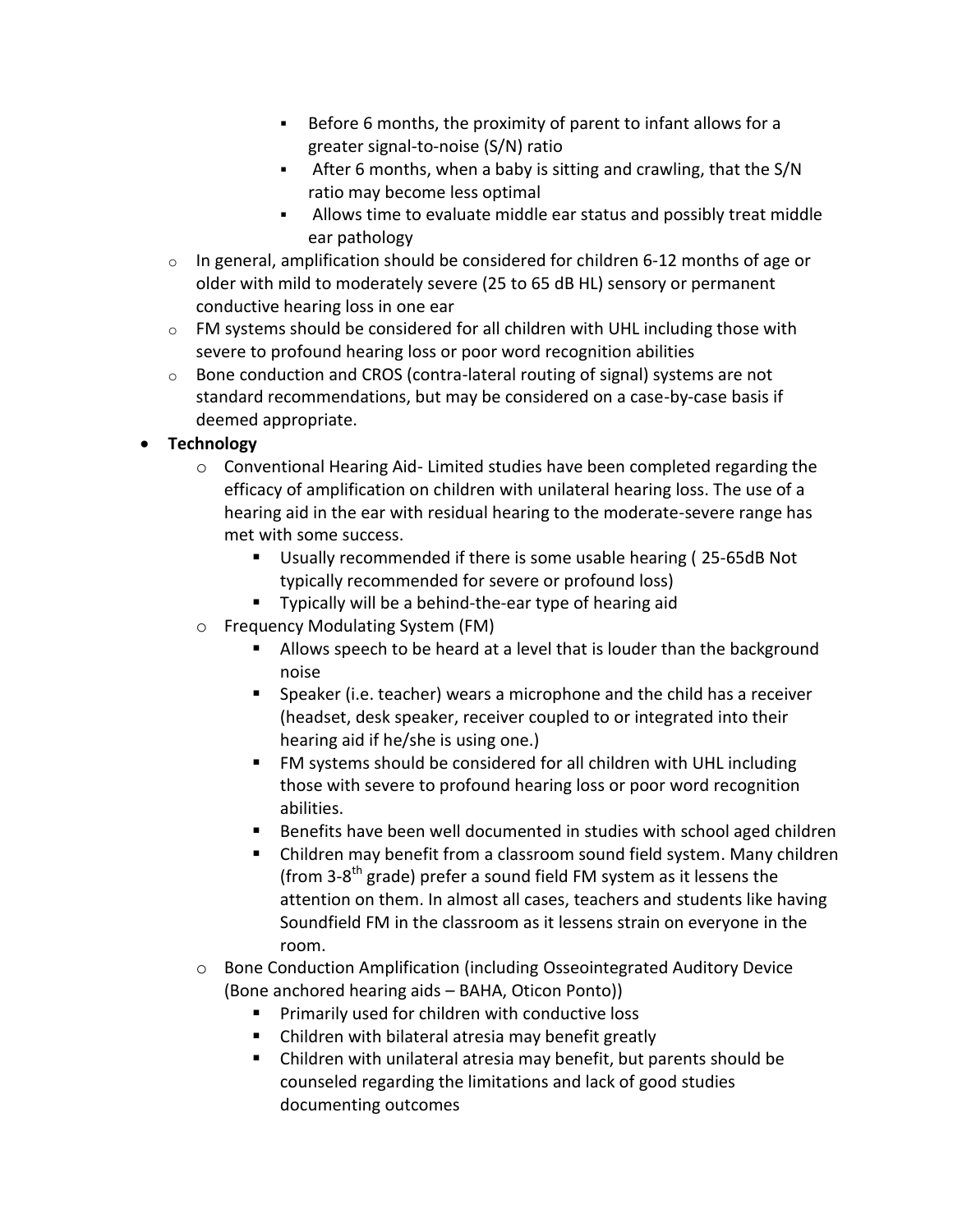- **Osseointegrated Auditory Device** 
	- Recently being used for unilateral deafness
	- Little evidence to date on efficacy for children with severe to profound loss in one ear
	- Some adult studies have reported found benefit ranging from some improvement to no improvement.
	- More evidence needed regarding benefit to children
	- Soft band bone conduction system is available for use with children under 5 years of age
	- Surgically implanted devices only approved for older children (>5 yrs.)
- o Contralateral Routing of Signal (CROS)
	- Used for those with severe or profound unilateral loss
	- Microphone picks up sound on the side with hearing loss and sends it to the better hearing ear
	- May be helpful in quiet listening situations
	- Not recommended in noisy situations since the noise will also be directed to the better ear (May actually make it more difficult for the child to hear)
	- Not typically recommended for young children who cannot monitor their environment
- o Cochlear Implant
	- Not an option for unilateral hearing loss at this time

## **Suggestions for discussion with families**

- o Hearing loss is invisible and often hard for family members and others to understand, especially at first. It is important that the family spend time understanding what it means for their child to have a unilateral hearing loss
- $\circ$  Be aware of which direction the child's normal ear is facing and keep that ear facing the sound source (i.e. listening at the dinner table, in the car)
- o Make eye contact when speaking to the child
- o Talk about what you are doing all the time
- o Children with normal hearing in only one ear may miss early warnings (Don't touch it, it is hot!). Explain, explain, and explain
- o Use repetition and introduce new words to increase the child's vocabulary (say large or enormous rather than big)
- o The child's hearing *may* change. Explain the need for re-testing and monitoring the status of both ears
- o Ear infections- Fluctuating hearing loss occurs with ear infections and middle ear fluid. Because the child relies on one ear, this inconsistent hearing may have a much greater affect on their listening and eventual learning. This is especially true for school aged children. Encourage prompt medical care if an ear infection is suspected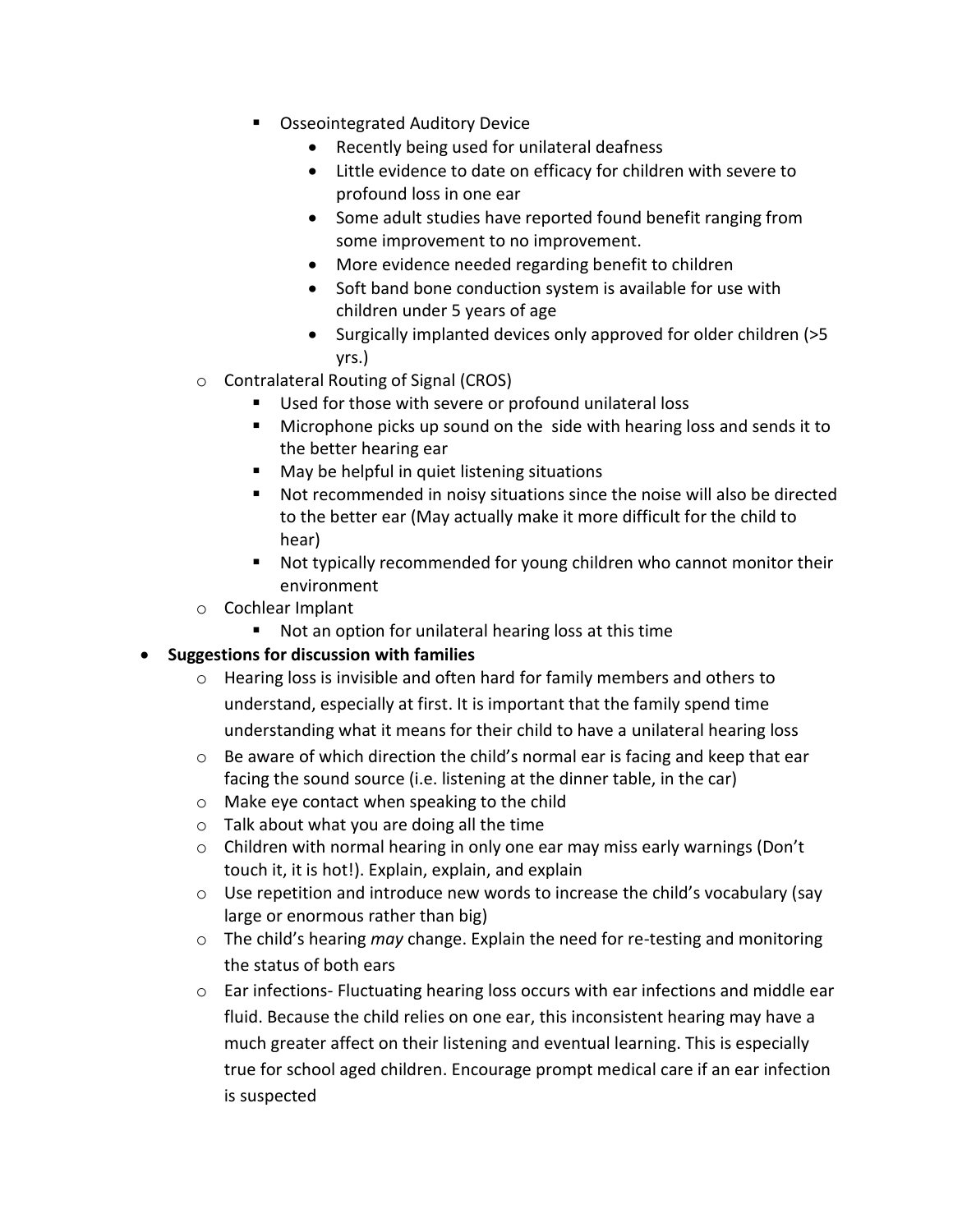- $\circ$  Monitor academic progress. Some studies indicate that as many as 30 % of children with UHL may fail a grade at school
- o Monitor language development regularly
- $\circ$  Point out sounds around the house and discuss what they are and what they mean.
- o Make sure to get the child's attention before talking to him
- o Help the child locate the sound source if he/she seems to have difficulty
- $\circ$  Make the home a good place to listen by keeping noise to a minimum (Have carpet, keep the TV off or muted whenever active listening is happening, run appliances when the child is sleeping)
- $\circ$  Avoid exposure to high level noise. Prevention is very important. Keep the child away from noisy settings. Be sure that the child wears ear plugs/muffs in high noise levels (i.e., July  $4^{th}$  fireworks)
- o If the child uses amplification, make sure it is in good working condition
- $\circ$  Older children should learn to advocate for themselves if a listening situation is difficult. (i.e. I can't understand you. Could you please repeat what you said?)
- o With a unilateral hearing loss, background noise and distance are barriers to children hearing all the language that occurs around them. Children learn from "over-hearing" others.
- o Safety concerns
	- Crossing busy streets and riding bicycles in traffic can be dangerous since children with unilateral hearing loss have difficulty telling where the sound is coming from. Use mirrors on bicycles and teach the child to use visual cues from the mirrors. Provide careful training in street crossing.

## *Unilateral hearing loss* (American Academy of Audiology, 2004)

"Use of hearing aid amplification is indicated for some children with unilateral hearing losses. The decision to fit a child with a unilateral hearing loss should be made on an individual basis, taking into consideration the child's or family's preference as well as audiologic, developmental, communication, and educational factors. Amplification options such as personal FM systems also should be considered. Use of communication strategies (noise reduction, positioning, etc.) may prove to be beneficial and easily accomplished for the infant or toddler with unilateral hearing impairment. The use of Contralateral Routing of Signal (CROS) amplification requires particular care. Its design is to overcome the problem caused by the head shadow effect. This could be especially helpful in a quiet environment and when the signal of interest originates from the direction of the non-functioning ear. However, one recent study indicated that CROS amplification may not be beneficial for children in a classroom setting, because of the introduction of additional noise to the normal-hearing ear."

## **References:**

AAA. American Academy of Audiology, Pediatric Amplification Protocol. American Academy of Audiology. 2003.